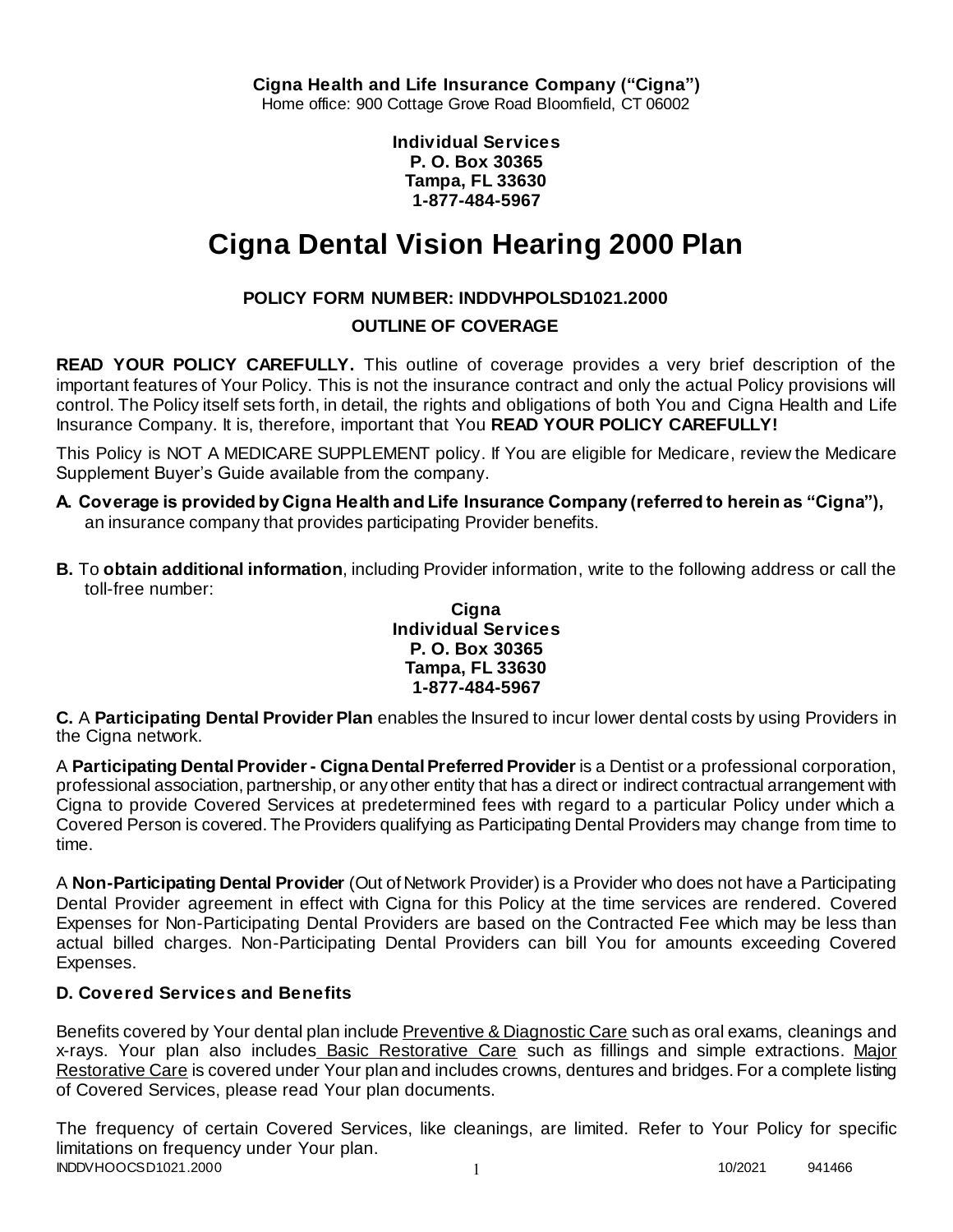### **Benefit Schedule**

The benefits outlined in the table below show the payment percentages for Covered Expenses **AFTER** any applicable Deductibles have been satisfied unless otherwise stated.

# **CIGNA DENTAL, VISION, AND HEARING INSURANCE** *The Schedule*

#### **For You and Your Dependents**

#### **The Schedule – Dental Benefits**

If You select a Participating Dental Provider, Your cost will be less than if You select a Non-Participating Dental Provider.

#### **Emergency Services**

The Benefit Percentage payable for Emergency Services charges made by a Non-Participating Dental Provider is the same Benefit Percentage as for Participating Dental Provider Charges. Dental Emergency services are required immediately to either alleviate pain or to treat the sudden onset of an acute dental condition. These are usually minor procedures performed in response to serious symptoms, which temporarily relieve significant pain, but do not effect a definitive cure, and which, if not rendered, will likely result in a more serious dental or medical complication.

#### **Dental Deductibles**

Dental Deductibles are expenses to be paid by You or Your Dependent. Dental Deductibles are in addition to any Coinsurance. Once the Dental Deductible maximum in The Schedule has been reached, You and Your family need not satisfy any further dental deductible for the rest of that year.

#### **Participating Dental Provider Payment**

Participating Dental Provider services are paid based on the Contracted Fee agreed upon by the Provider and Cigna.

#### **Non-Participating Dental Provider Payment**

Non-Participating Dental Provider services are paid based on the Contracted Fee.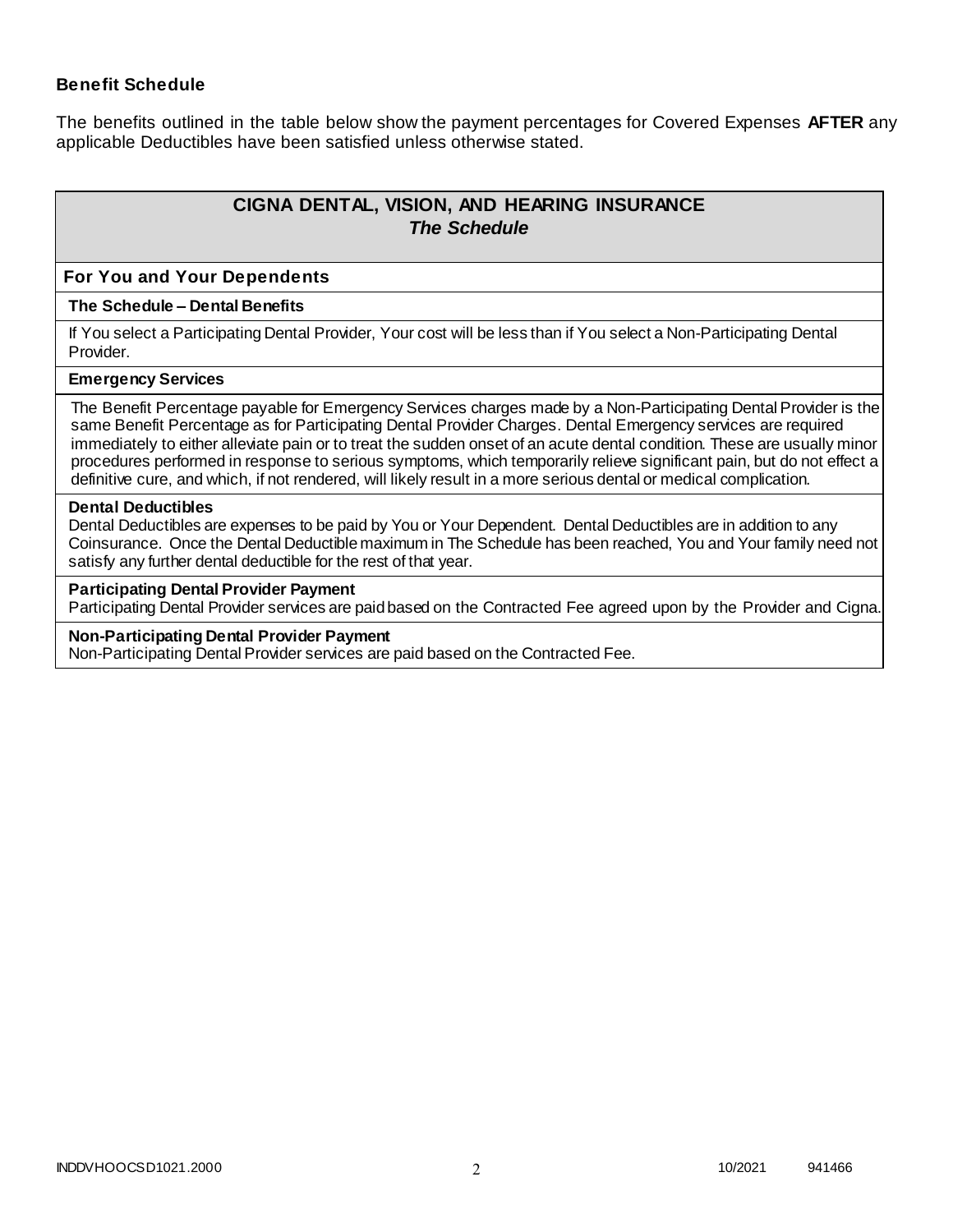| DENTAL BENEFIT HIGHLIGHTS                                                                                                                                                                                                                                                 |                                                  |
|---------------------------------------------------------------------------------------------------------------------------------------------------------------------------------------------------------------------------------------------------------------------------|--------------------------------------------------|
| Classes I, II, III<br><b>Calendar Year Maximum</b>                                                                                                                                                                                                                        | \$1,500 per person                               |
| <b>Calendar Year Dental Deductible</b><br>Individual                                                                                                                                                                                                                      | \$100 per person                                 |
|                                                                                                                                                                                                                                                                           | Not Applicable to Class I                        |
| Class I                                                                                                                                                                                                                                                                   | The Percentage of Covered Expenses the Plan Pays |
| Preventive Care<br>Oral Exams<br>Routine Cleanings<br>Routine X-rays<br>Non-Routine X-rays<br><b>Fluoride Application</b><br><b>Sealants</b><br>Space Maintainers (non-orthodontic)<br>Emergency Care to Relieve Pain                                                     | 100%                                             |
| <b>Class II</b>                                                                                                                                                                                                                                                           | The Percentage of Covered Expenses the Plan Pays |
| <b>Basic Restorative</b><br>Fillings<br>Surgical Extraction of Impacted Teeth<br>Oral Surgery, Simple Extractions<br>Relines, Rebases, and Adjustments<br>Repairs - Bridges, Crowns, and Inlays<br>Repairs - Dentures                                                     | 70% after dental deductible                      |
| <b>Class III</b>                                                                                                                                                                                                                                                          | The Percentage of Covered Expenses the Plan Pays |
| <b>Major Restorative</b><br>Crowns / Inlays / Onlays<br>Root Canal Therapy / Endodontics<br><b>Minor Periodontics</b><br><b>Major Periodontics</b><br>Oral Surgery, All Except Simple Extractions<br>Prosthesis Over Implant<br>Anesthetics<br>Dentures<br><b>Bridges</b> | 50% after dental deductible                      |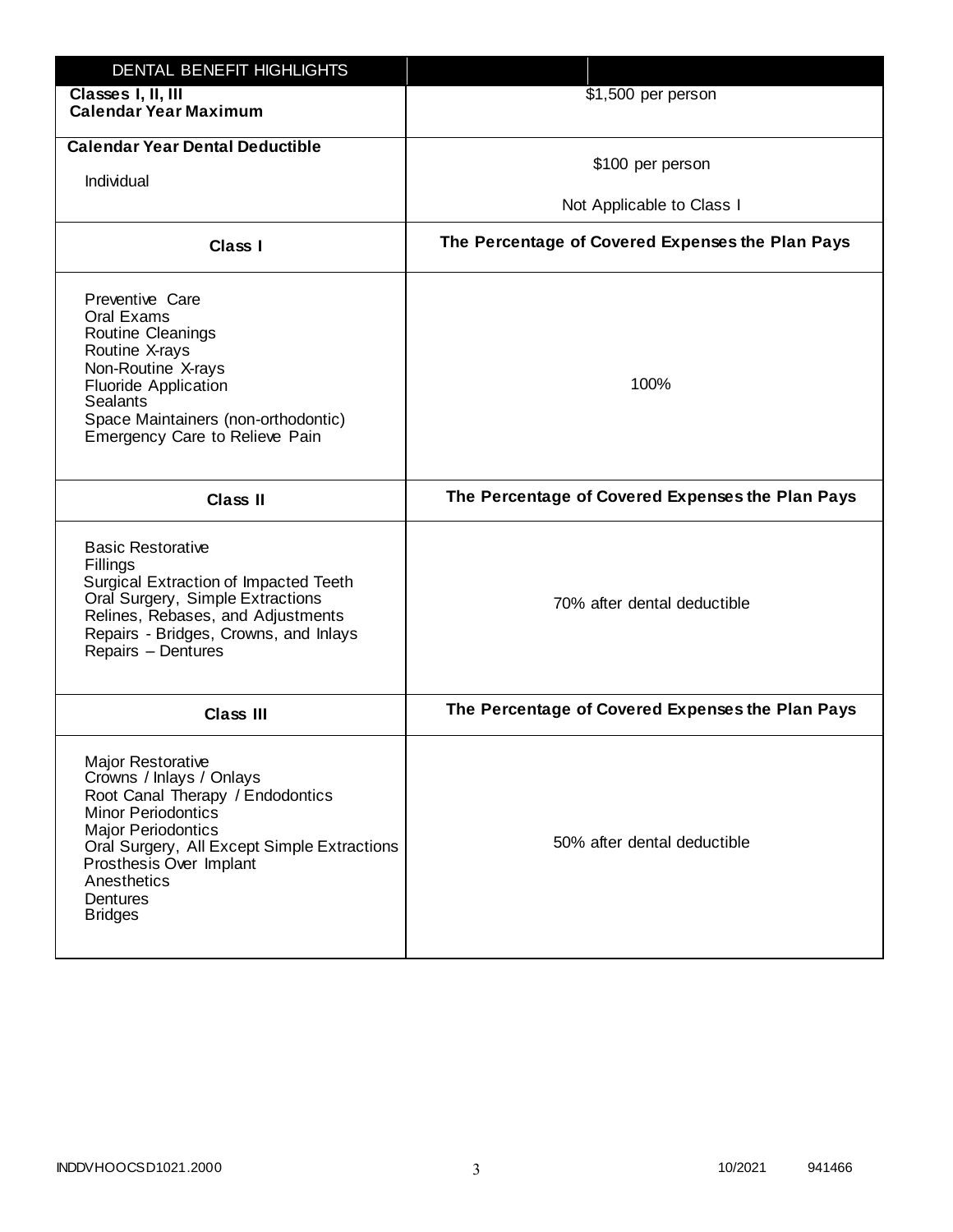| The Schedule - Vision Benefits                                                                  |                                                                                         |
|-------------------------------------------------------------------------------------------------|-----------------------------------------------------------------------------------------|
| VISION BENEFIT HIGHLIGHTS                                                                       |                                                                                         |
| Eye Examinations, including refraction                                                          | The plan pays 50% of expenses, not to exceed a \$75 calendar<br>year maximum per person |
| Materials (corrective eyeglasses or contact<br>lenses, including fittings and follow-up visits) | \$200 calendar year maximum per person                                                  |

| The Schedule - Hearing Benefits                             |                                        |
|-------------------------------------------------------------|----------------------------------------|
| <b>HEARING BENEFIT HIGHLIGHTS</b>                           |                                        |
| <b>Hearing Examinations</b>                                 | \$50 calendar year maximum per person  |
| Materials (Hearing Aids, including fittings<br>and repairs) | \$500 calendar year maximum per person |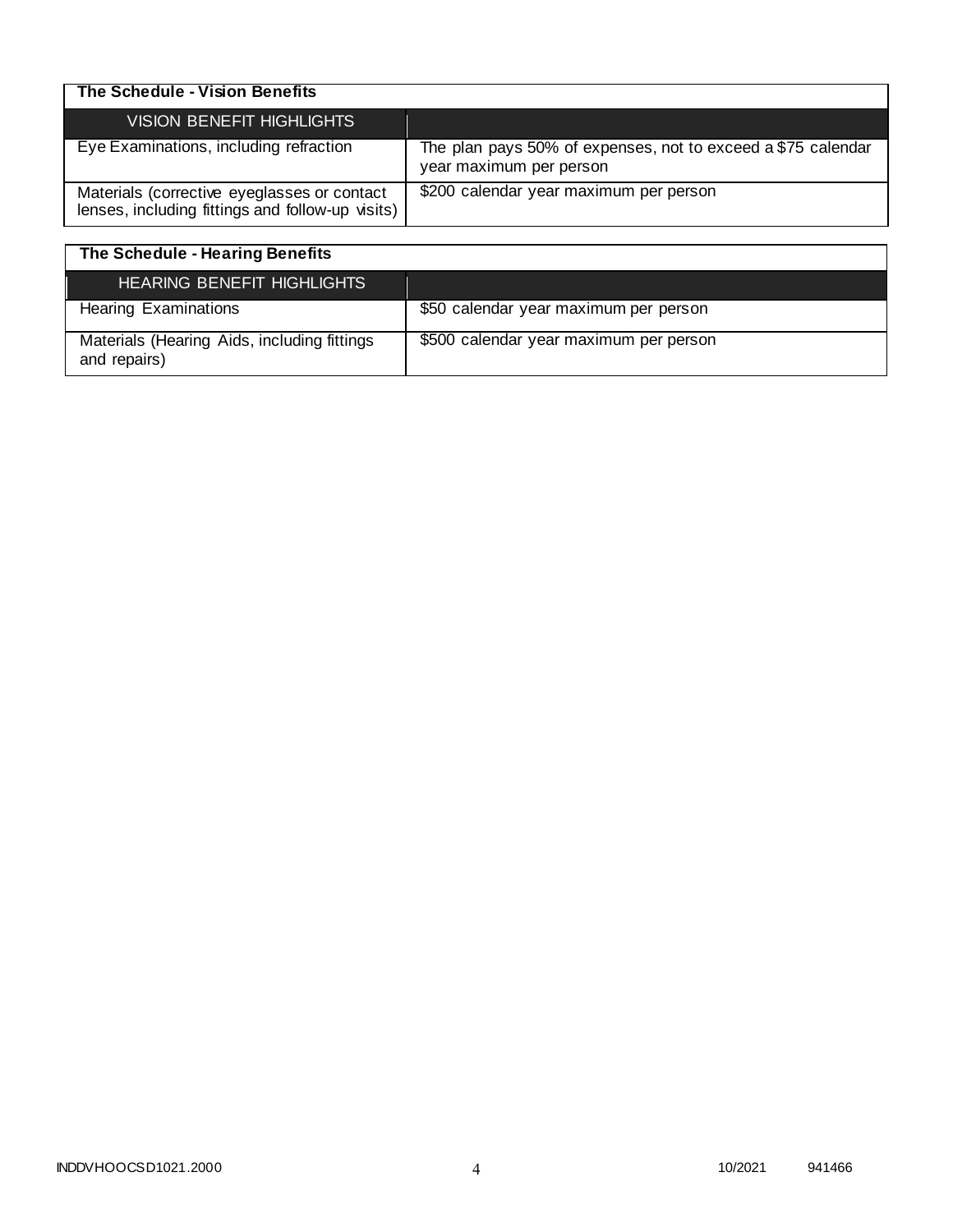# **Waiting Periods**

A Covered Person may access their dental, vision, and hearing benefit insurance once he or she has satisfied the following waiting periods:

- There is no waiting period for Class I or II dental benefits or for vision and hearing benefits.
- After 12 consecutive months of coverage dental benefits will increase to include the list of Class III procedures.

### **Missing Teeth Limitation**

There is no payment for replacement of teeth that are missing when a person first becomes insured. This payment limitation no longer applies after 24 months of continuous coverage.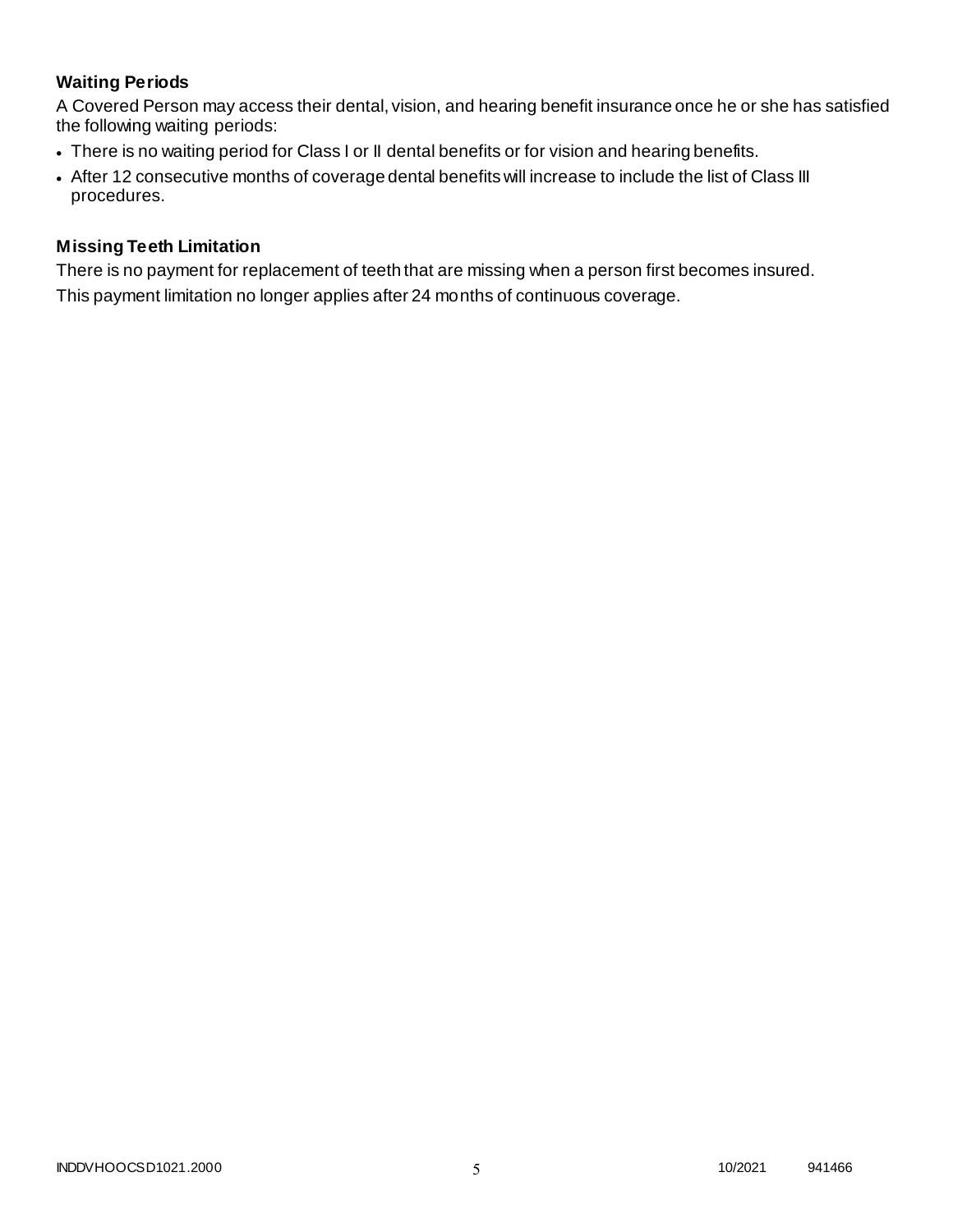# **E. Insured's Financial Responsibility**

The Insured is responsible for paying the monthly or quarterly premium on a timely basis. The Insured is also responsible to pay Providers for charges that are applied to the Deductibles, Coinsurance, and any amounts charged by Non-Participating Dental Providers in excess of the Contracted Fee. In addition, any charges for Medically Necessary and/or Dentally Necessary items that are excluded under the Policy are the responsibility of the Insured.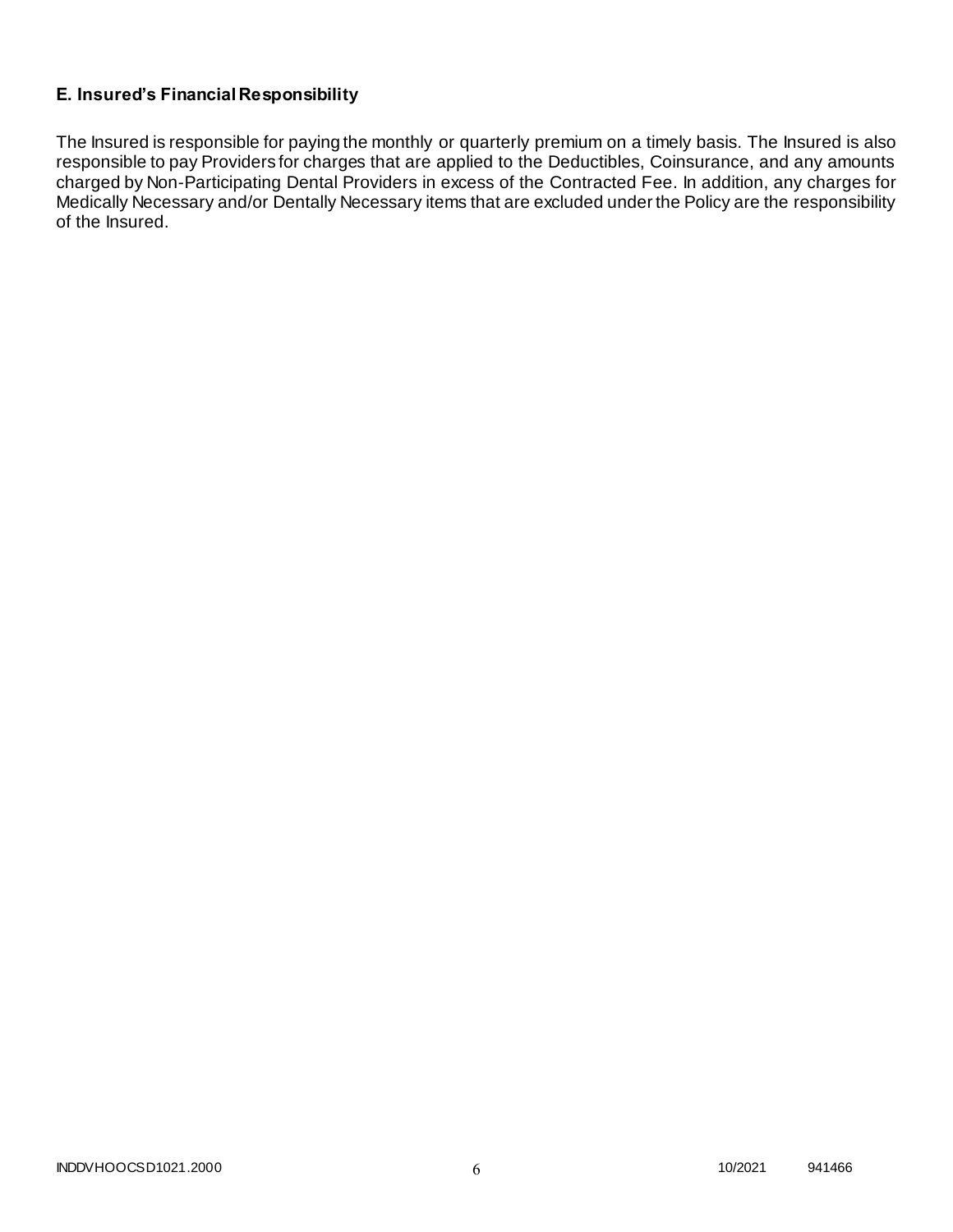# **F. Exclusions And Limitations: What Is Not Covered By This Policy**

# **Expenses Not Covered**

Covered Expenses will not include, and no payment will be made for:

- procedures which are not included in the list of Covered Dental Services, Covered Vision Services, or Covered Hearing Services;
- cone beam imaging;
- instruction for plaque control, oral hygiene and diet;
- core build-ups;
- veneers;
- precious or semi-precious metals for crowns, bridges and abutments;
- restoration of teeth which have been damaged by erosion, attrition or abrasion;
- bite registrations; precision or semi-precision attachments; or splinting;
- implants or implant related services;
- orthodontic treatment, except for the treatment of cleft lip and cleft palate;
- general anesthesia or intravenous sedation, when used for the purposes of anxiety control o r patient management is not covered; may be considered only when medically or dentally necessary and when in conjunction with covered complex oral surgery;
- athletic mouth guards;
- services performed solely for cosmetic reasons;
- personalization or decoration of any dental device or dental work;
- replacement of an appliance per benefit guidelines;
- services that are medical in nature:
- services and supplies received from a hospital;
- prescription drugs;
- plano lenses:
- VDT (video display terminal)/computer eyeglass benefit;
- medical or surgical treatment of the eyes;
- any type of corrective vision surgery, including LASIK surgery, radial ketatonomy (RK), automated lamellar keratoplasty (ALK), or conductive keratoplasty (CK);
- Orthoptic or vision training and any associated supplemental testing;
- any eye examination, or any corrective eyewear, required by an employer as a condition of employment;
- safety eyewear;
- sub-normal vision aids or non-prescription lenses;
- Magnification or low vision aids not shown as covered in the Schedule of Vision Coverage;
- Assistive Listening Devices (ALDs);
- medical and/or surgical treatment of the internal or external structures of the ear, including but not limited to Cochlear implants;
- Hearing Aids not prescribed by a Licensed Hearing Care Professional;
- ear protective devices or plugs;
- Hearing Aids maintenance/service contracts, ear molds and other miscellaneous repairs;
- Hearing Aids purchased online or over the counter (OTC); or
- Disposable Hearing Aids.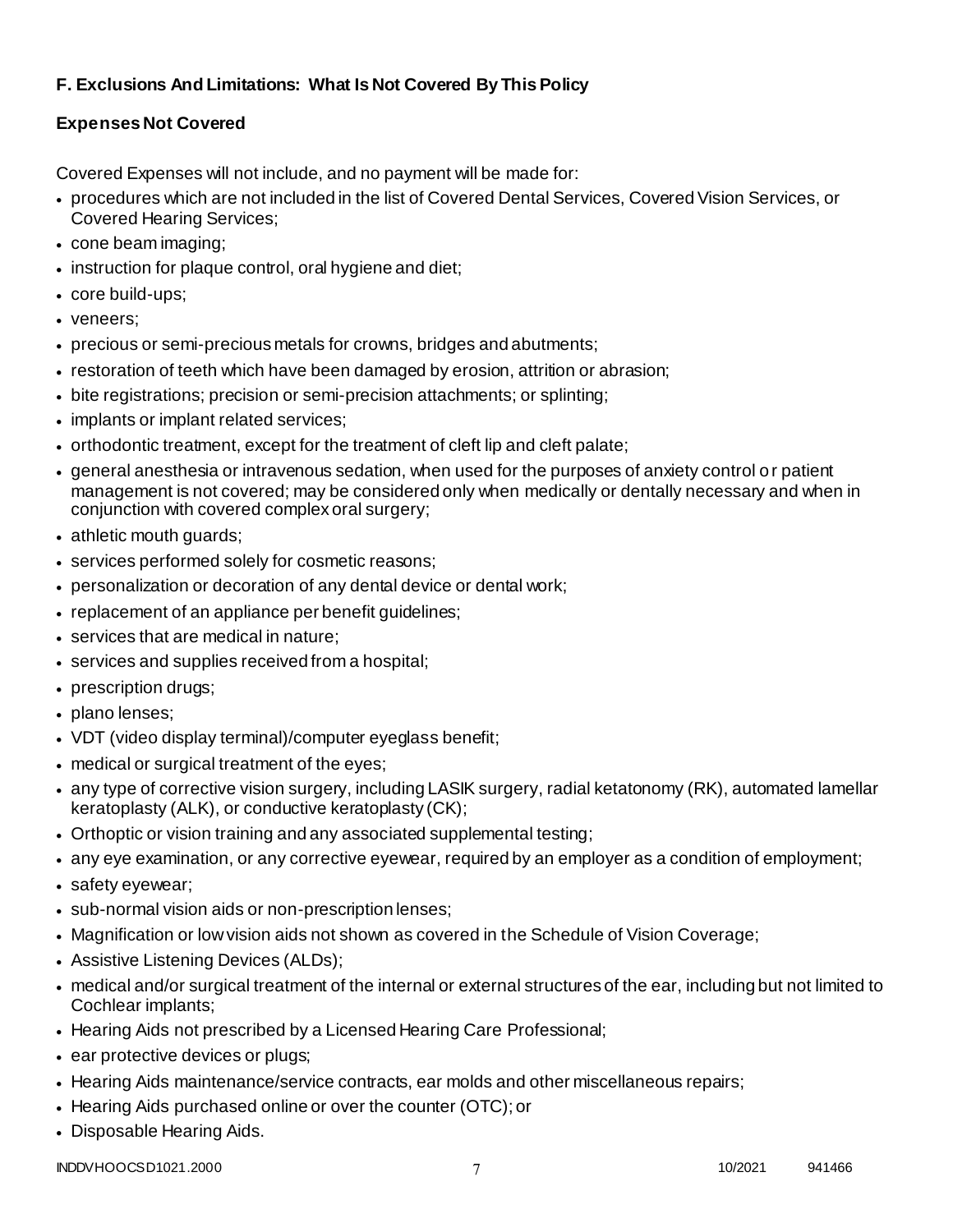### **General Limitations**

No payment will be made for expenses incurred for You or any one of Your Dependents:

- For services not specifically listed as Covered Services in this Policy;
- For services or supplies that are not Medically Necessary;
- For services received before the Effective Date of coverage;
- For services received after coverage under this Policy ends;
- For services for which You have no legal obligation to pay or for which no charge would be made if You did not have insurance coverage;
- For Professional services or supplies received or purchased directly or on Your behalf by anyone, including a Provider, from any of the following:
	- **Yourself or Your employer;**
	- a person who lives in the Covered Person's home, or that person's employer;
	- a person who is related to the Covered Person by blood, marriage or adoption, unless the Professional is the only one in the area and is acting within the scope of practice, or that person's employer.
- for or in connection with an Injury arising out of, or in the course of, any employment for wage or profit;
- for or in connection with a Sickness which is paid under any workers' compensation or similar law;
- for charges made by a Hospital owned or operated by or which provides care or performs services for, the United States Government, if such charges are directly related to a condition which occurred while serving in the military or an associated auxiliary unit;
- services or supplies received due to an act of war, declared or undeclared while serving in the military or an associated auxiliary unit;
- to the extent that payment is unlawful where the person resides when the expenses are incurred;
- for charges which the person is not legally required to pay;
- for charges which would not have been made if the person had no insurance;
- to the extent that billed charges exceed the rate of reimbursement as described in the Schedule;
- for charges for unnecessary care, treatment or surgery;
- to the extent that You or any of Your Dependents is in any way paid or entitled to payment for those expenses by or through a public program, other than Medicaid;
- for or in connection with experimental procedures or treatment methods not approved by the American Dental Association or the appropriate dental specialty society;
- To the extent that benefits are paid or payable for those expenses under the mandatory part of any auto insurance policy written to comply with a "no-fault" insurance law or an uninsured motorist insurance law. Cigna will take into account any adjustment option chosen under such part by You or any one of You r Dependents.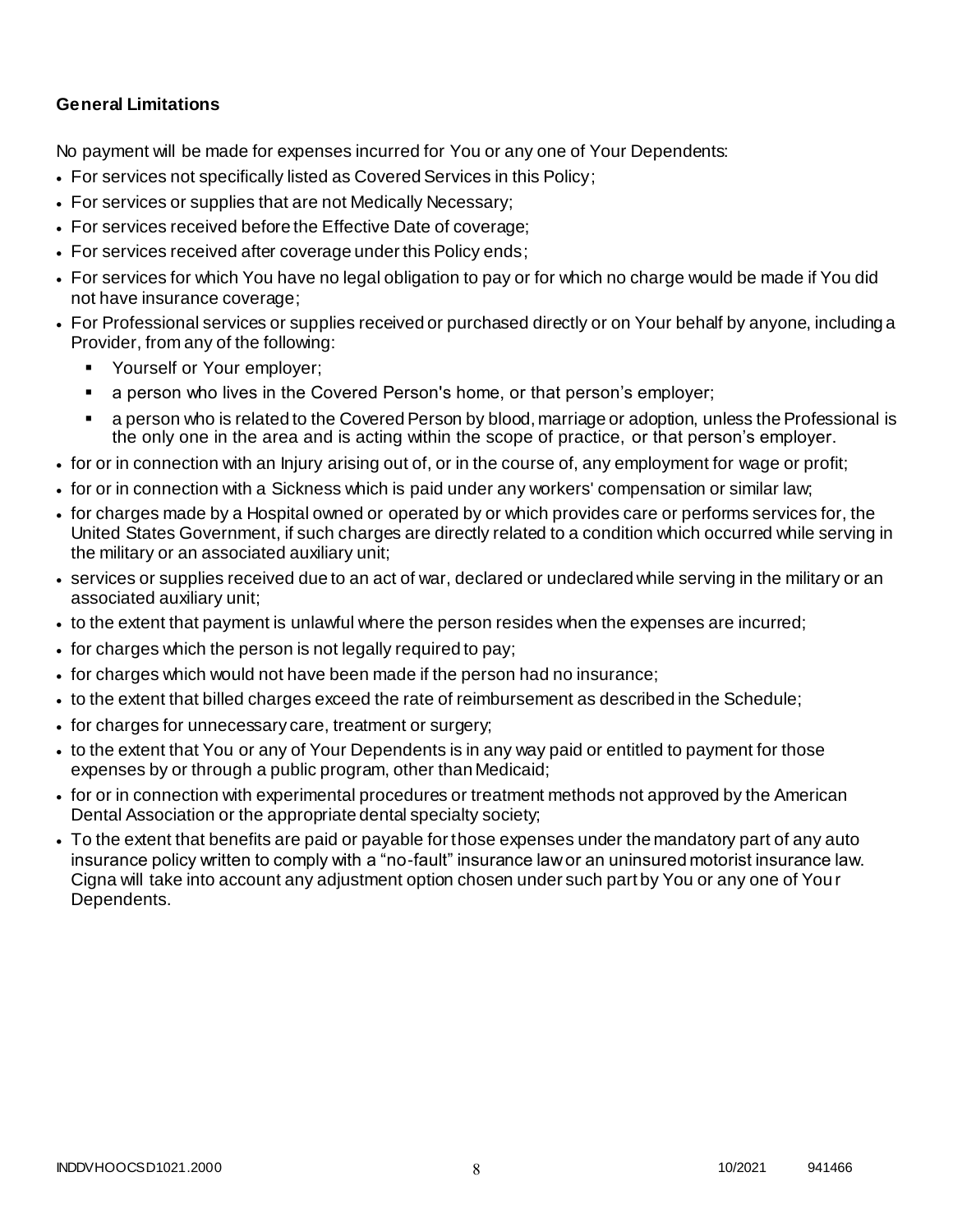### **G. Predetermination of Dental Benefits Program**

Predetermination of Benefits is a voluntary review of a Dentist's proposed treatment plan and expected charges. It is not preauthorization of service and is not required.

The treatment plan should include supporting pre-operative x-rays and other diagnostic materials as requested by Cigna's dental consultant. If there is a change in the treatment plan, a revised plan should be submitted.

Cigna will determine covered dental expenses for the proposed treatment plan. If there is no Predetermination of Benefits, Cigna will determine covered dental expenses when it receives a claim.

Review of proposed treatment is advised whenever extensive dental work is recommended when charges exceed **\$500**.

Predetermination of Benefits is not a guarantee of a set payment. Payment is based on the services that are actually delivered and the coverage in force at the time services are completed.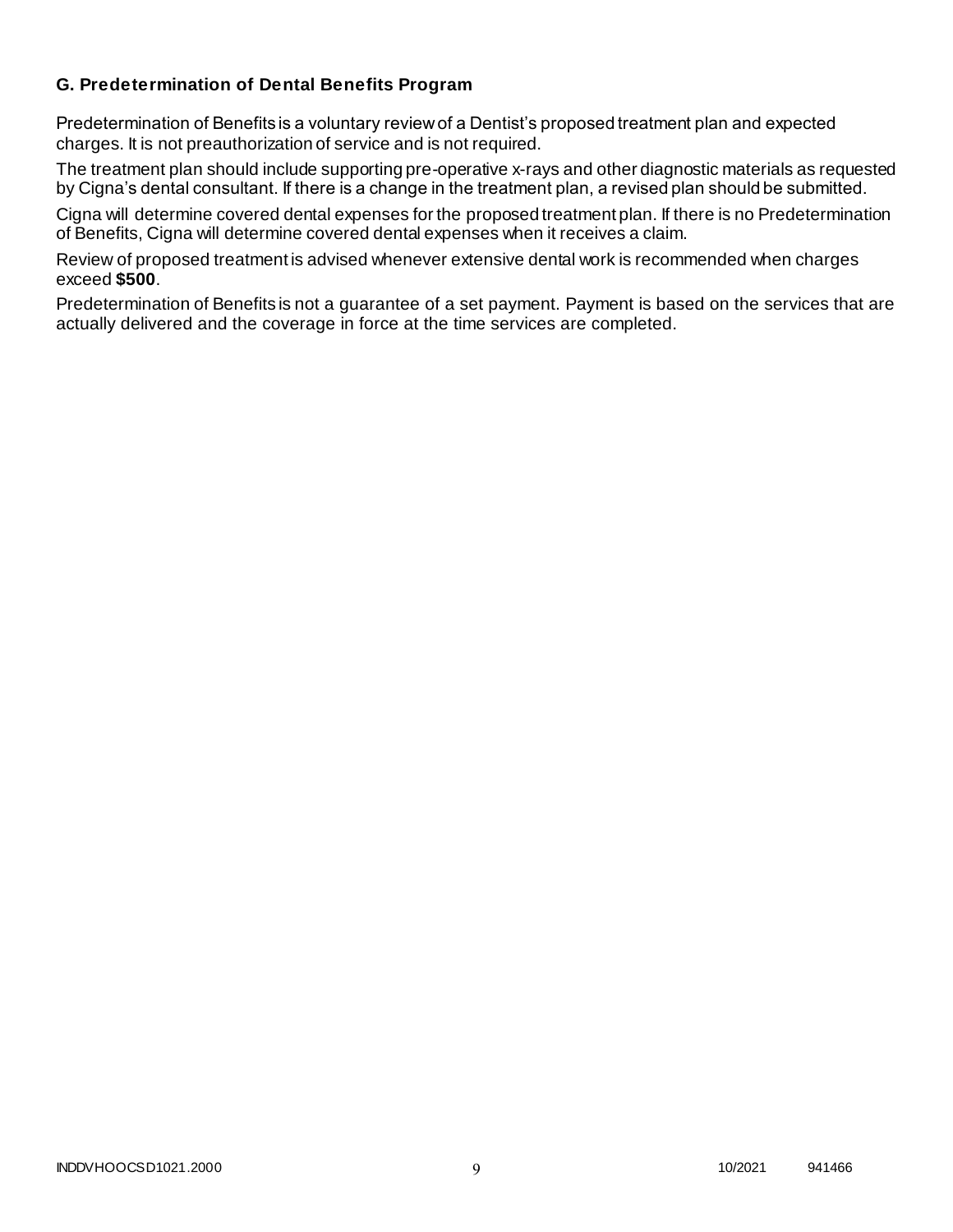### **H. General Provisions**

### **WHEN YOU HAVE A COMPLAINT OR AN APPEAL**

For the purposes of this section, any reference to "You," "Your" or "Yourself" also refers to a representative or Provider designated by You to act on Your behalf, unless otherwise noted.

We want You to be completely satisfied with the care You receive. That is why We have established a process for addressing Your concerns and solving Your problems.

### **Start with Member Services**

We are here to listen and help. If You have a concern regarding a person, a service, the quality of care, or contractual benefits, You can call Our toll-free number and explain Your concern to one of Our Customer Service representatives. You can also express that concern in writing. Please call or write to Us at the following:

Customer Services Toll-Free Number or address on mycigna.com, explanation of benefits or claim form

We will do Our best to resolve the matter on Your initial contact. If We need more time to review or investigate Your concern, We will get back to You as soon as possible, but in any case within 30 days.

If You are not satisfied with the results of a coverage decision, You can start the appeals procedure.

### **Appeals Procedure**

Cigna has a two step appeals procedure for coverage decisions. To initiate an appeal, You must submit a request for an appeal in writing within 365 days of receipt of a denial notice. You should state the reason why You feel Your appeal should be approved and include any information supporting Your appeal. If You are unable or choose not to write, You may ask to register Your appeal by telephone. Call or write to Us at the toll-free number or address on Your Benefit Identification card, explanation of benefits or claim form.

### **Level One Appeal**

Your appeal will be reviewed and the decision made by someone not involved in the initial decision. Appeals involving Medical Necessity or clinical appropriateness will be considered by a health care professional.

For level one appeals, We will respond in writing with a decision within 30 calendar days after We receive an appeal for a postservice coverage determination. If more time or information is needed to make the determination, We will notify You in writing to request an extension of up to 15 calendar days and to specify any additional information needed to complete the review.

If You are not satisfied with Our level-one appeal decision, You may request a level-two appeal.

### **Level Two Appeal**

If You are dissatisfied with Our level one appeal decision, You may request a second review. To start a level two appeal, follow the same process required for a level one appeal.

Most requests for a second review will be conducted by the Appeals Committee, which consists of at least three people. Anyone involved in the prior decision may not vote on the Committee. For appeals involving Medical Necessity or clinical appropriateness, the Committee will consult with at least one Dentist reviewer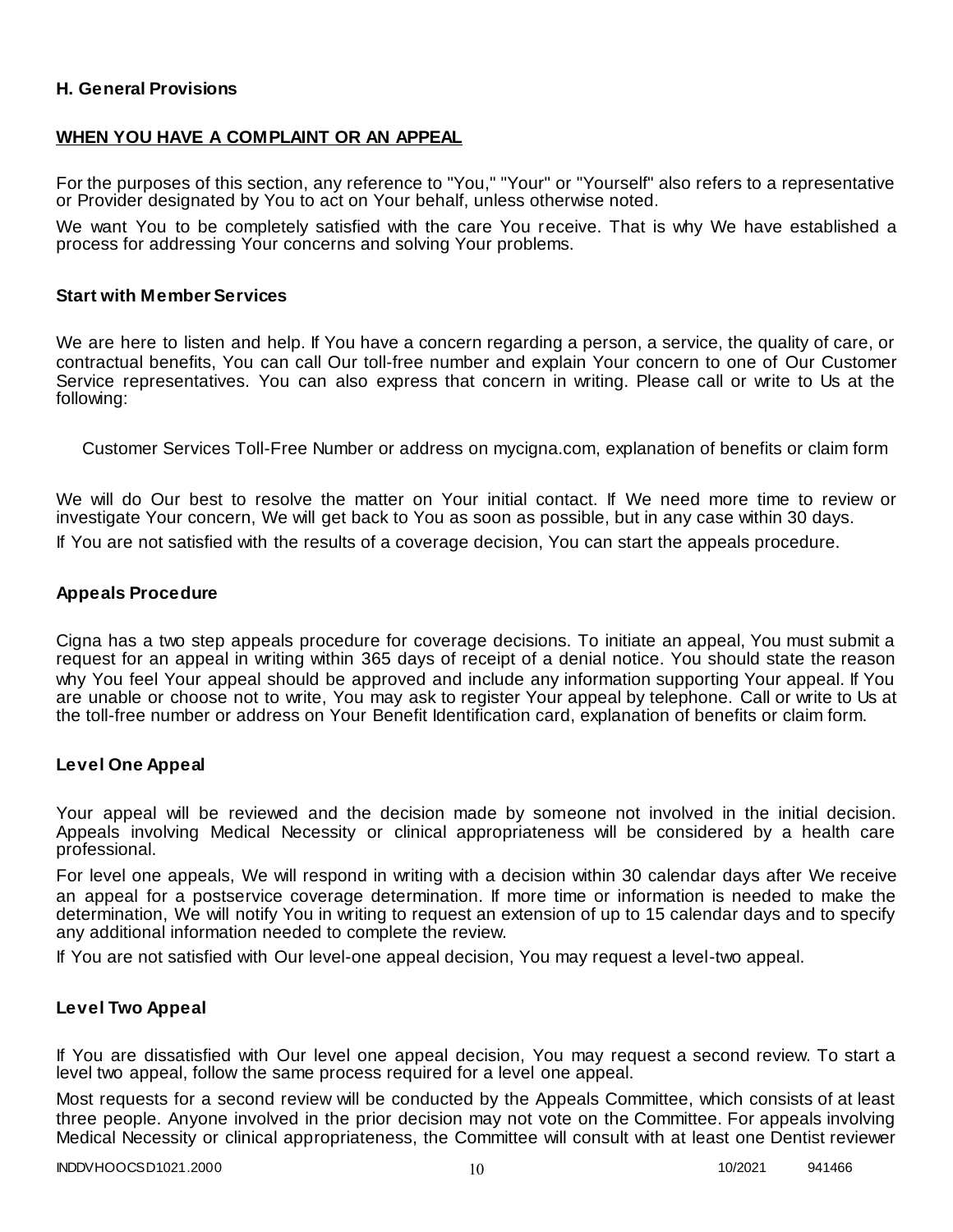in the same or similar specialty as the care under consideration. You may present Your situation to the Committee in person or by conference call.

For level two appeals We will acknowledge in writing that We have received Your request and schedule a Committee review. For postservice claims, the Committee review will be completed within 30 calendar days. If more time or information is needed to make the determination, We will notify You in writing to request an extension of up to 15 calendar days and to specify any additional information needed by the Committee to complete the review. You will be notified in writing of the Committee's decision within five working days after the Committee meeting, and within the Committee review time frames above if the Committee does not approve the requested coverage.

### **Notice of Benefit Determination on Appeal**

Every notice of an appeal decision will be provided in writing or electronically and, if an adverse determination, will include:

- (1) the specific reason or reasons for the denial decision;
- (2) reference to the specific Policy provisions on which the decision is based;
- (3) a statement that the claimant is entitled to receive, upon request and free of charge, reasonable access to and copies of all documents, records, and other Relevant Information as defined;
- (4) upon request and free of charge, a copy of any internal rule, guideline, protocol or other similar criterion that was relied upon in making the adverse determination regarding Your appeal, and an explanation of the scientific or clinical judgment for a determination that is based on a medical necessity, experimental treatment or other similar exclusion or limit.

### **Relevant Information**

Relevant Information is any document, record, or other information which was relied upon in making the benefit determination; was submitted, considered, or generated in the course of making the benefit determination, without regard to whether such document, record, or other information was relied upon in making the benefit determination; demonstrates compliance with the administrative processes and safeguards required by federal law in making the benefit determination; or constitutes a statement of policy or guidance with respect to the plan concerning the denied treatment option or benefit or the claimant's diagnosis, without regard to whether such advice or statement was relied upon in making the benefit determination.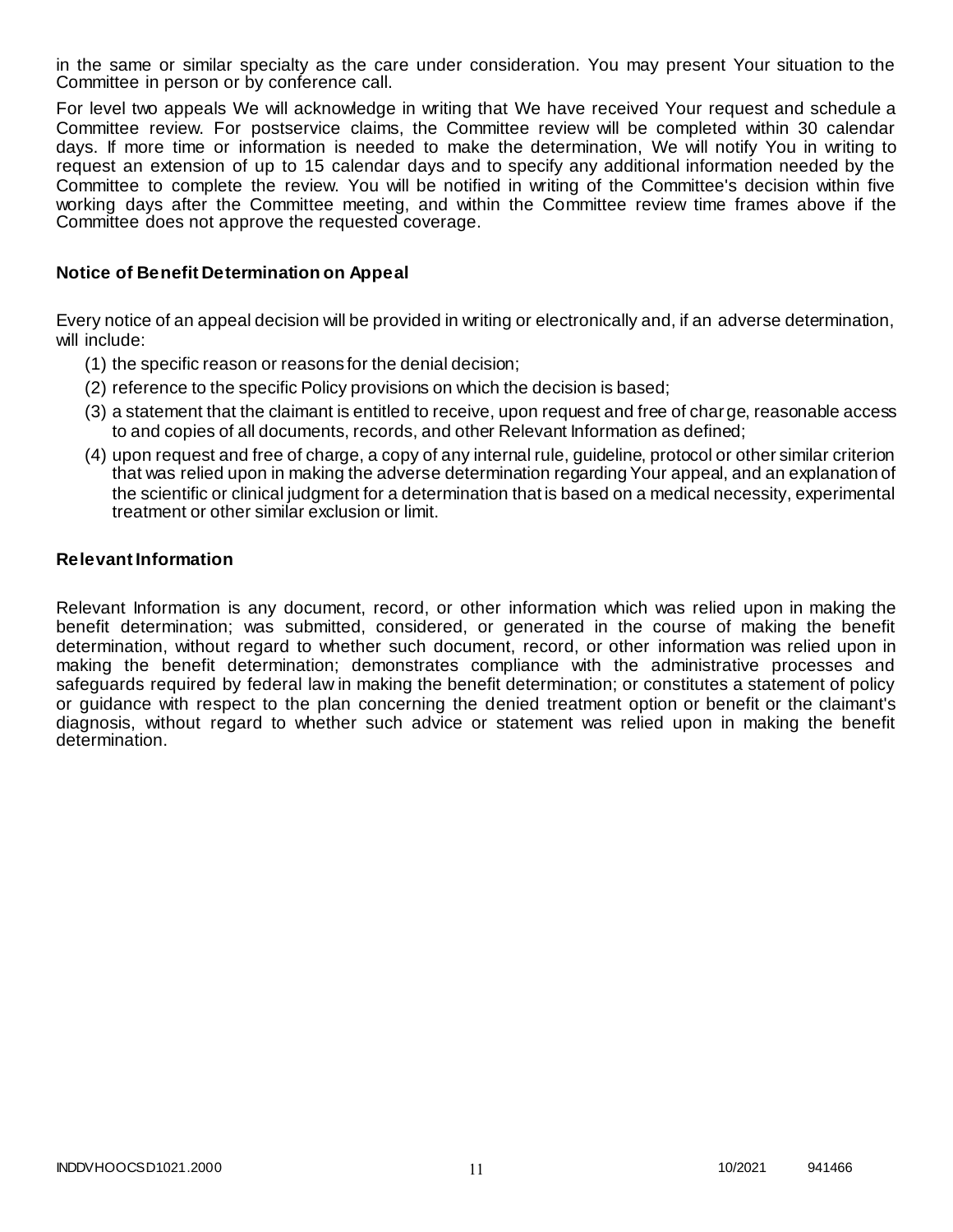# **I. Participating Dental Providers**

Cigna will provide a current list of Dentists currently participating with Cigna and their locations to each Covered Person upon request.

To verify if a Dentist is currently participating with Cigna and is accepting new Cigna Insureds, the Covered Person should visit Our website at mycigna.com.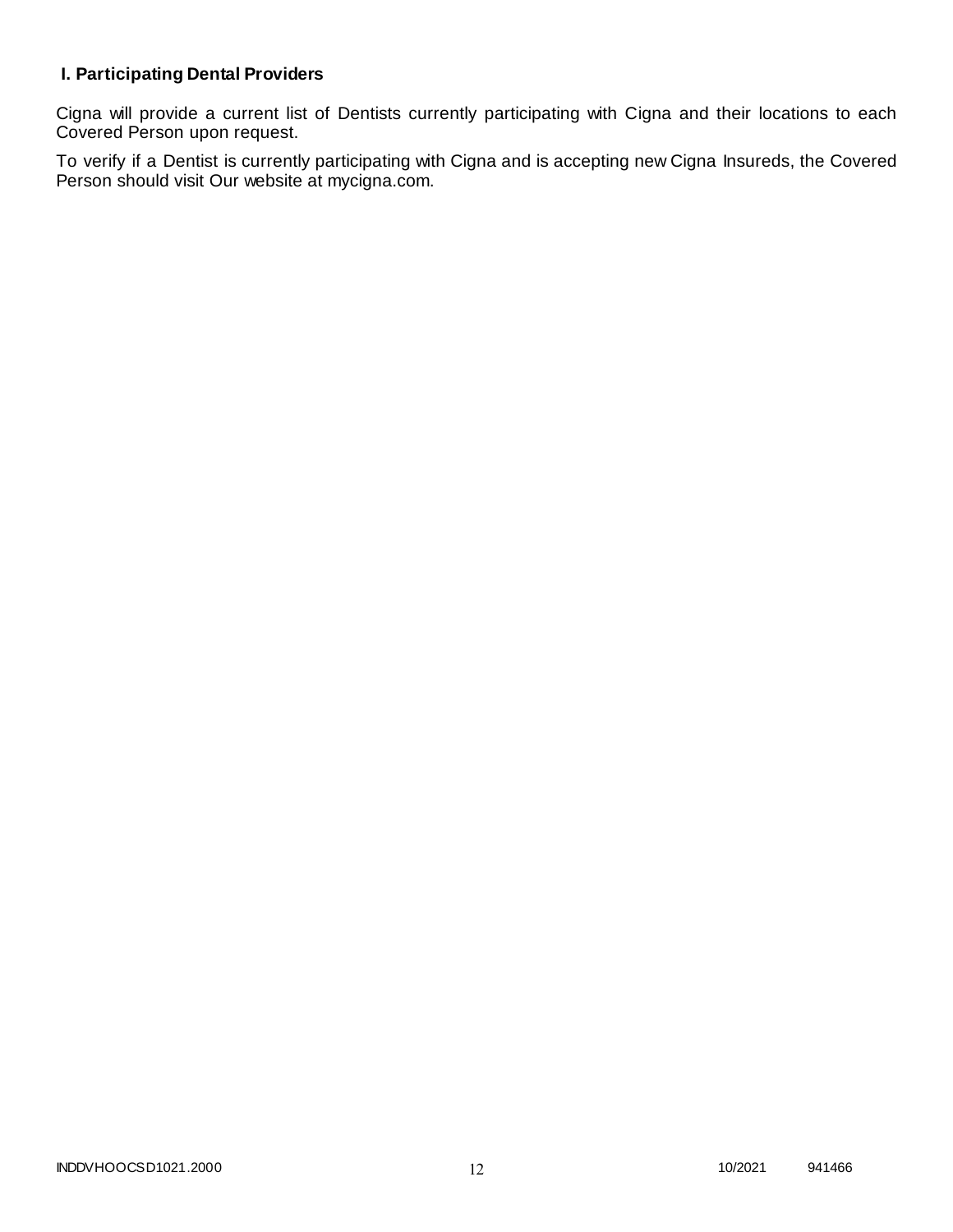### **J. Renewability, Eligibility, and Continuation**

1. The Policy will renew except for the specific events stated in the Policy. Cigna may change the premiums of the Policy with 60 days written notice to the Insured. However, Cigna will not refuse to renew or change the premium schedule for the Policy on an individual basis, but only for all Insureds in the same class and covered under the same Policy as You.

2. The individual plan is designed for residents of South Dakota who are not enrolled under or covered by any other group or individual health coverage. You must notify Cigna of all changes that may affect any Covered Person's eligibility under the Policy.

3. You or Your Dependent(s) will become ineligible for coverage:

- When premiums are not paid according to the due dates and grace periods described in the premium section.
- With respect to Your Spouse, Domestic Partner, or partner to a Civil Union: when the Spouse is no longer married to the Insured or when the union is dissolved.
- With respect to You and Your Family Member(s): when You no longer meet the requirements listed in the Conditions of Eligibility section.
- The date the Policy terminates.
- When the Insured no longer lives in the Service Area.

4. If a Covered Person's eligibility under this Plan would terminate due to the Insured's death, divorce or if other Dependents would become ineligible due to age or no longer qualify as dependents for coverage under this Plan; except for the Insured's failure to pay premium, the Covered Person's insurance will be continued if the Covered Person exercising the continuation right notifies Cigna and pays the appropriate monthly premium within 60 days following the date this Policy would otherwise terminate. Any waiting periods in the new Plan will be considered as being met to the extent coverage was in force under this Plan.